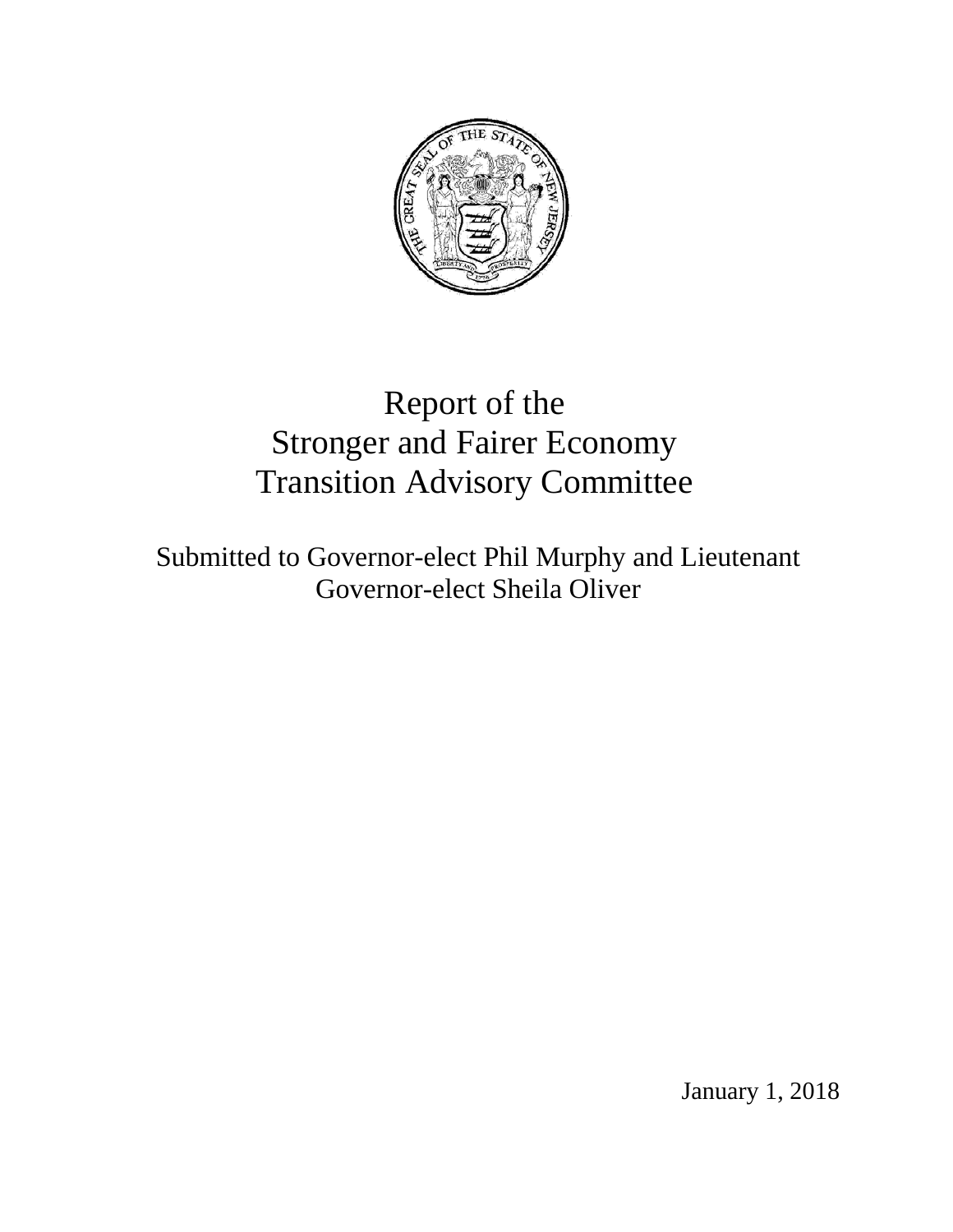# **EXECUTIVE SUMMARY**

The Stronger and Fairer Economy Transition Advisory Committee recommends that the Governor-elect consider the following recommendations to accomplish the following five key priorities:

- **I. Priority: Establish economic growth and opportunity as a core policy project for the state**
	- i. Establish a Jobs and Economic Opportunity Council (JEOC) in the Governor's office to develop and advance the administration's economic and workforce development policy agenda
	- ii. Work with Choose New Jersey and other organizations to enhance guidance and support from New Jersey's business, nonprofit, labor, and education leaders
	- iii. Improve business outreach and simplify regulations to ensure that businesses are encouraged start, grow and relocate in New Jersey

# **II. Priority: Grow New Jersey's economy and key sectors**

- i. Support key industries with sector-based training programs and other targeted initiatives
- ii. Improve physical infrastructure and reduce congestion
- iii. Attract foreign direct investment (FDI)
- iv. Assist New Jersey businesses with exporting goods and services
- v. Review Economic Development Authority (EDA) incentive and loan policies to maximize the State's return on investment, and emphasize transparency and fiscal responsibility

## **III. Priority: Grow New Jersey's innovation economy through public, private, research university partnerships**

- i. Expand business incubators
- ii. Make  $21^{st}$  century jobs available for all
- iii. Enhance coordination between universities, businesses, and state government

## **IV. Priority: Increase opportunities for business ownership and access to capital**

- i. Assist entrepreneurs through programs such as one-stop business development centers and better software
- ii. Appoint a Chief Diversity Officer (CDO) and modify state procurement policies to assist minority and women-owned business enterprises (MWBEs)
- iii. Conduct a feasibility study on a Public Bank and explore other means to promote local access to capital

# **V. Priority: Ensure inclusive growth and advance economic security for all New Jerseyans**

- i. Enact a \$15 minimum wage, expand family leave insurance, and establish statewide earned sick leave
- ii. Curb gender-based pay disparities
- iii. Promote local hiring policies by state-assisted organizations and businesses to increase job opportunities for community residents
- iv. Improve public benefits programs, such as unemployment insurance, WorkFirst NJ, SNAP, to increase transitions to family-sustaining employment opportunities
- v. Launch the Small Business Retirement Marketplace to assist New Jerseyans with savings
- vi. Support working New Jerseyans by supporting organized labor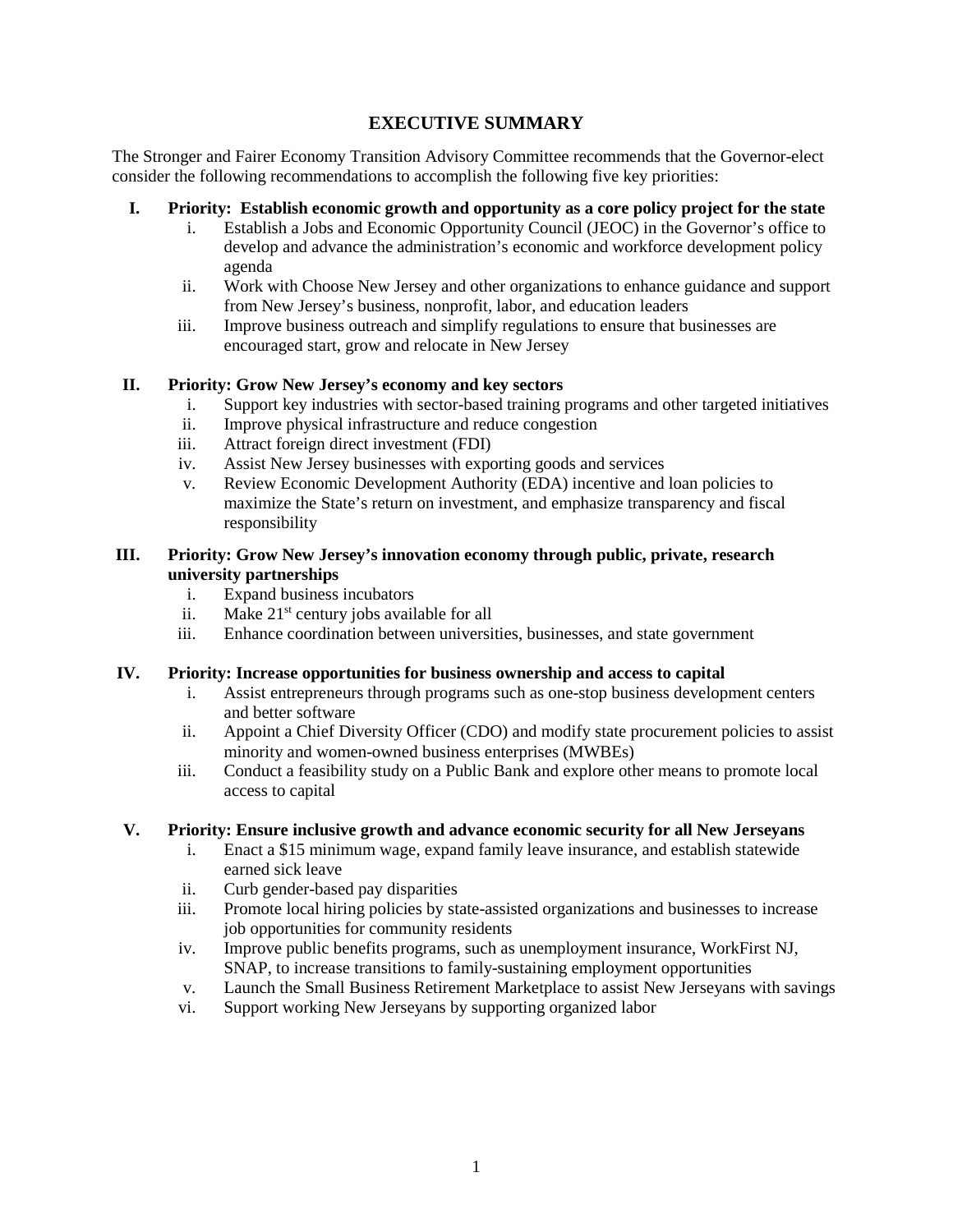## **REPORT**

## *Unless otherwise indicated, the recommendations outlined below can be achieved by administrative action and by reallocating resources.*

The Governor-elect often described our state's economy as "profoundly unfair, and flat as a pancake." Although New Jersey has numerous advantages—including its people, schools, location, and diversity they have too often been overlooked. This administration is committed to creating a stronger, dynamic economy that provides opportunity for all. This will involve restoring New Jersey's leadership in the innovation and infrastructure economies. We will no longer neglect our transit system, and we will make the state a compelling location to create a company or introduce new ideas. It will also include taking a holistic view of how the government can support inclusive growth. The State should address entrenched barriers to employment and ownership, and help all residents find paths toward economic security. New Jersey needs to be a more affordable place for young people to start their careers. And the State should ensure that opportunities and gains are fairly distributed for all of our residents. New Jersey has the potential to be a model state for progressive economic growth in the 21st century.

# **I. PRIORITY: ESTABLISH ECONOMIC GROWTH AND OPPORTUNITY AS A CORE POLICY PRIORITY**

New Jersey's economy has fallen behind. Our state had the eighth slowest recovery from the Great Recession, and our economy has consistently grown behind the national average. For nearly a decade, the State has lacked a cohesive economic development agenda. This meant that certain programs, like corporate incentives, received signification attention, while others—like infrastructure investment or housing—were ignored. The Murphy administration should take a more active role in promoting economic growth and opportunity both through creating new policies and reforming current administrative structures. To assess progress, the state will monitor state GDP, median household income, poverty levels, unemployment and labor force participation, business friendliness rankings, business migration, and capital investment attracted and other signs of economic progress.

## **i. Recommendation: Form the Jobs and Economic Opportunity Council (JEOC) in the Governor's office to develop and advance the administration's economic and workforce development policy agenda.**

This Council, modeled after President Obama's National Economic Council (NEC), would include leaders from the Governor's senior staff, the Economic Development Authority, the Departments of Education, Labor and Workforce Development, and Transportation, the Office of Higher Education, and Rutgers University's Heldrich Center for Workforce Development. Other components of state government would be included as needed.

Created by executive order, the council would develop economic policy, help coordinate the implementation of priority polices, and monitor program results. It would synthesize and distribute data from other departments, creating a dashboard to measure the state's economic progress. The council would work across agencies to maximize federal funding and coordinate philanthropic partnerships.

## **ii. Recommendation: Work with Choose New Jersey and other business and community organizations to enhance guidance and support from New Jersey's business, nonprofit, labor, and education leaders.**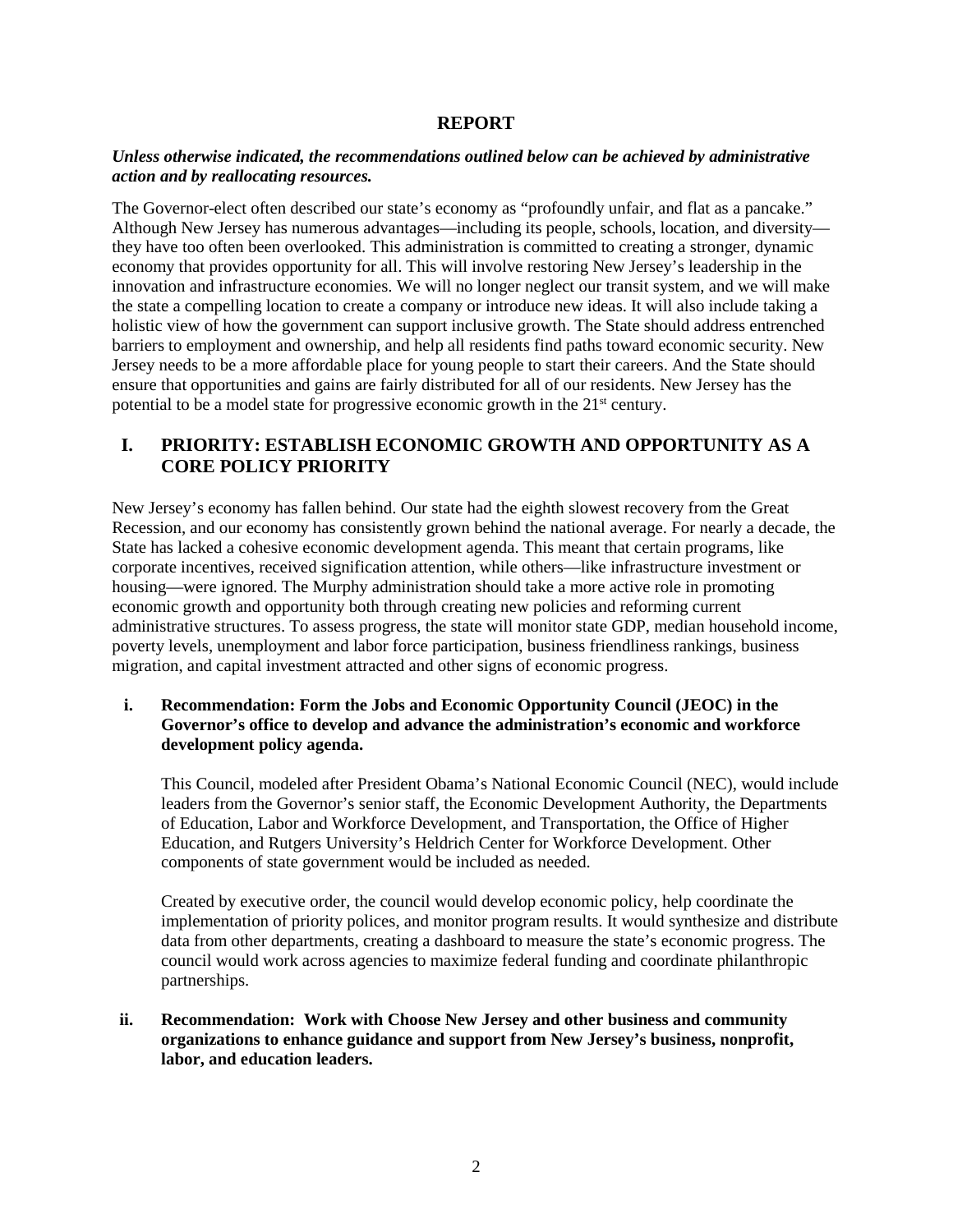The Governor should expand partnerships with stakeholders to promote economic development and opportunity, education, and workforce development policies. The Governor will consult with business, education, labor, and community leaders', and local elected officials to improve state economic policy, and partner with these outside organizations to advance programs that will benefit the state residents.

Regular, informal advisory sessions with state business, labor, educational, and community leaders will better inform the governor and his senior advisors. They will also affirm the governor's personal commitment to moving New Jersey forward.

## **iii. Recommendation: Improve business outreach and simplify regulations to ensure that businesses are encouraged to start, grow and relocate in New Jersey.**

Discussions with outside stakeholders reveal confusion about the interaction between economic development agencies and private non-profits organizations that promote the state.

The Administration should integrate the work of these various entity to expand the role of the EDA in marketing the state and making New Jersey hospitable to business growth.

The EDA and other state agencies should improve the customer experience for business while also ensuring that they comply with the laws and regulations established through law and regulations.

# **II. PRIORITY: GROW NEW JERSEY'S ECONOMY AND KEY SECTORS**

New Jersey's economic development plans have been criticized for their inefficiency and lack of transparency. Currently, there are nearly 30 programs across 13 government agencies. Since 2010, the state has made incentive commitments amounting to \$8 billion—far more than our neighboring states. New Jersey should reorient its economic development strategies toward the most productive and innovative industries and reward companies that invest in our state's people, communities and infrastructure. The State must be proactive in attracting companies to New Jersey, rather than relying on passive and formulaic tax incentives. The State should focus on key industry sectors that form the foundations of the current and future state economy.

New Jersey should also take full advantage of our deep ties with the people and economies of other nations. A fifth of our residents were born outside of the United States, and nearly a third are multilingual. In 2014, 20,467 NJ-based companies produced \$32 billion in exports. Small firms produced 44% of that value. The State should increase efforts to attract foreign investment and connect companies to global markets.

To assess progress in these efforts, the State will monitor employment and completed apprenticeships in key sectors, firm health in key sectors, foreign direct investment, and exports.

## **i. Recommendation: Support key industries with targeted initiatives, including sector-based training**

New Jersey should maximize the potential of sectors with high-growth rates and meaningful employment. The following clusters, at a minimum, have been identified under this goal: (1) Logistics, (2) Life Sciences, and (3) Information and Technology and (4), including the Clean Energy sector. This is in part based on McKinsey's *Reseeding Growth in the Garden State* report, which found that New Jersey could grow its GDP by \$150 billion in the next decade if it matched national growth rates. The State should facilitate the growth of these industries and others through infrastructure, research, and education and workforce training programs.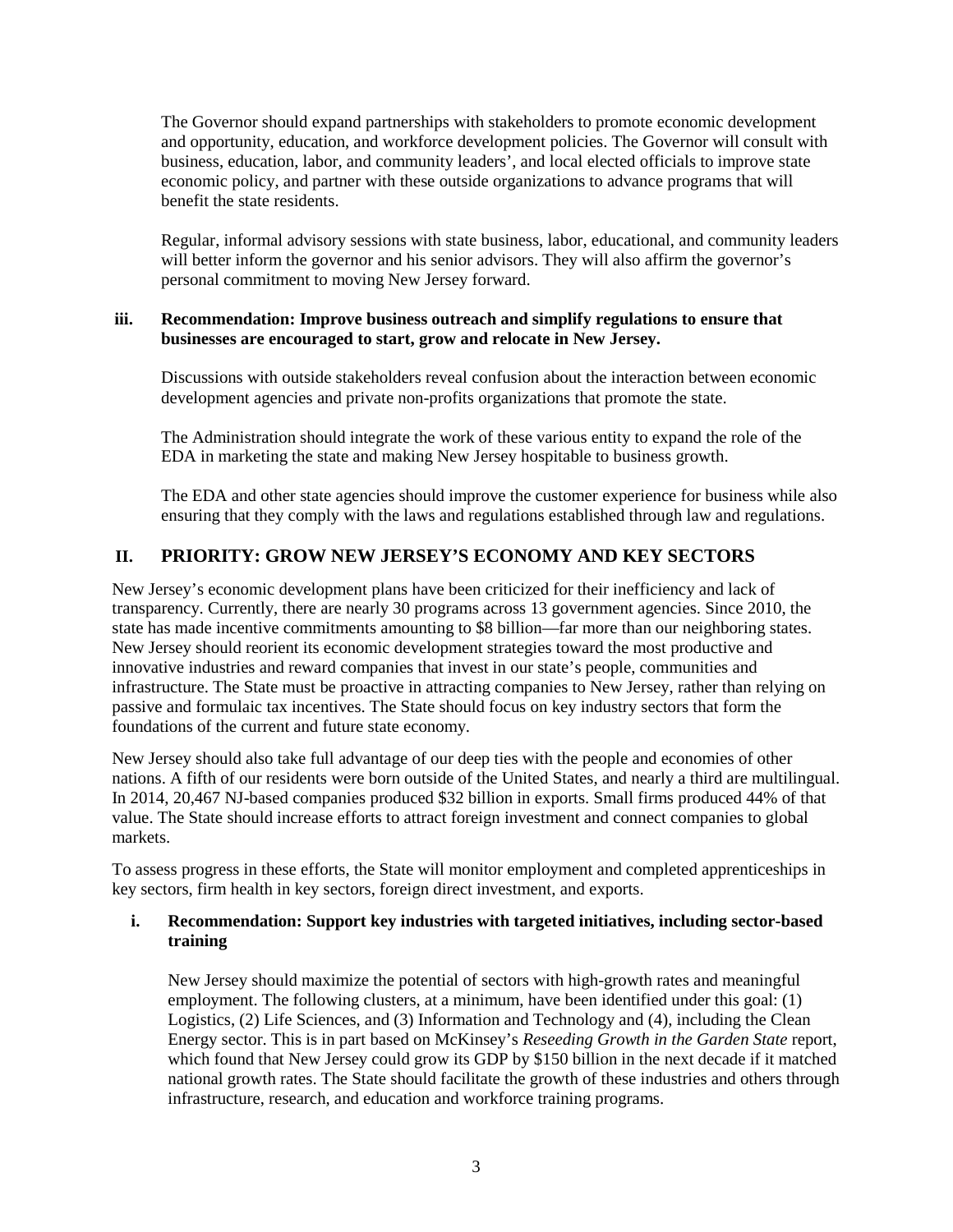The State should repurpose its "stranded assets" to be project-ready sites for companies in these focus sectors.

The State should expand on the efforts of the recent Research Asset Database (RAD) initiative, which is designed to better inform companies about research at the state's universities. Additional state support for research and development (R&D) is needed in these fields, and there should be better coordination with university technology transfer offices.

Workforce training also represents a significant opportunity for New Jersey. Companies closely assess states' labor markets before expanding or locating in a community or state. High-quality education and workforce training—either in the classroom or on the job—creates opportunities for businesses and job applicants. New Jersey should develop more effective sector and occupation-specific workforce development programs, such as apprenticeships and partnerships with institutions of higher education, in priority fields.

### **ii. Recommendation: Improve physical infrastructure and reduce congestion**

New Jersey's road, rail, and urban infrastructure has become drag an economic growth and a source of frustration for commuters. New Jersey's roads have become synonymous with congestion, and delays on NJ Transit are far too common.

It will take significant time and resources to put us on the path to world-class infrastructure; however, the Murphy administration can take immediate steps to demonstrate its commitment to addressing these problems. Steps for the first six months include:

- Moving toward cashless tolling on the state's toll roads
- Upgrading the NJ Transit app's functionality, particularly for buses
- Introducing adaptive traffic control in high-congestion zones
- Launching centralized procurement with strategic sourcing across agencies and municipalities

The administration should also review infrastructure-related public-private partnerships (P3s) in other states (e.g., Virginia), and assess whether to endorse P3 legislation before 2019. These issues will be further discussed in our Transportation and Urban and Regional Growth committee reports.

#### **iii. Recommendation: Attract foreign direct investment (FDI)**

New Jersey is home to an extraordinarily diverse labor force. The State should form partnerships with countries that have significant ties to our population, and diversify investment sources. Currently France, the United Kingdom, and Switzerland and Canada support the most jobs in New Jersey.

Building on Governor-elect Murphy's deep experiences in Europe and Asia, the State should pursue investment opportunities from business in those regions as well as Latin and Central America and Israel.

### **iv. Recommendation: Assist New Jersey's businesses with exporting goods and services**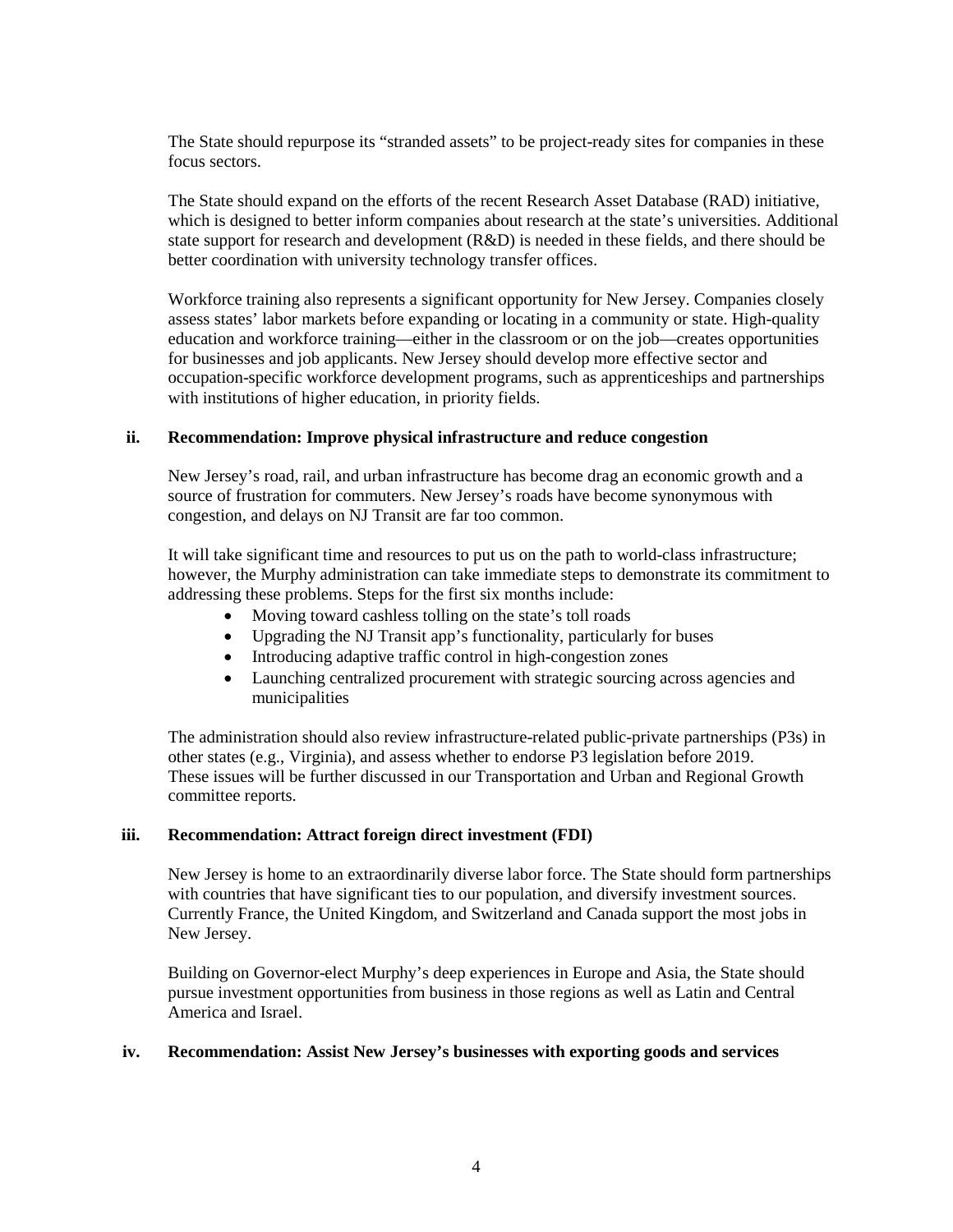New Jersey should make sure its businesses are connected to the world. The State's export initiatives could be as simple as hiring multilingual residents to assist New Jersey firms with international marketing.

New Jersey should evaluate its current initiatives (e.g., NJ State Trade Expansion Program) and determine if an export development program (or loan fund) is appropriate. The administration should also determine whether the International Business Development and Protocol office should be relocated to the Economic Development Authority.

Export initiatives should not only be seen as a supplement to helping New Jersey's firms compete at home. They should be combined with other initiatives that encourage New Jerseyans to buy local (e.g., Jersey Fresh) and help businesses grow (See economic gardening below).

## **v. Recommendation: Review Economic Development Authority (EDA) incentive and loan policies to maximize the State's return on investment and emphasize transparency and fiscal responsibility**

In the past several years New Jersey has paid, on average, more than five times as much as peer states for every dollar of investment it attracted and for every job created or retained.

The State should retain an independent organization to conduct a performance audit of the EDA and related incentive and loan programs and report to the legislature. The State should create a regular process to evaluate the return on investment from its incentive and local programs and strengthen EDA's accountability and transparency provisions. The State should also ensure that incentives are aligned with key sectors.

# **III. PRIORITY: GROW NEW JERSEY'S INNOVATION ECONOMY THROUGH PUBLIC, PRIVATE, AND RESEARCH UNIVERSITY PARTNERSHIPS**

Creativity and innovation are deeply rooted in New Jersey's history. Paterson was arguably the site of our country's first economic incubator. New Jersey has been the home of Bell and Sarnoff labs, Thomas Edison and countless inventors. Our state has a highly educated population and significant patent rates. But we should be doing more to realize New Jersey's full potential, including helping residents find employment in advanced industries. We have lower venture capital flows than our peer states, and are currently behind the national average for venture capital-backed investments per capita. Restoring New Jersey's place in the innovation economy requires a coordinated effort between educators, businesses, and improving our housing and transportation options. It also requires ambition. New Jersey has stood by while other states have taken bold steps (e.g., Roosevelt Island, Massachusetts' Life Sciences Initiative). The Murphy administration can change that dynamic. To assess progress, the state will monitor new business starts and survival rates, venture capital-backed investments, and STEM employment.

#### **i. Recommendation: Expand business incubators**

New Jersey should aim to place at least one significant business and technology incubator in each major urban area and connect one to each institution of higher education. The state could advance these efforts by repurposing vacant government or private sector office space. This initiative should be part of a general movement towards creating accessible spaces for entrepreneurial activities and job training.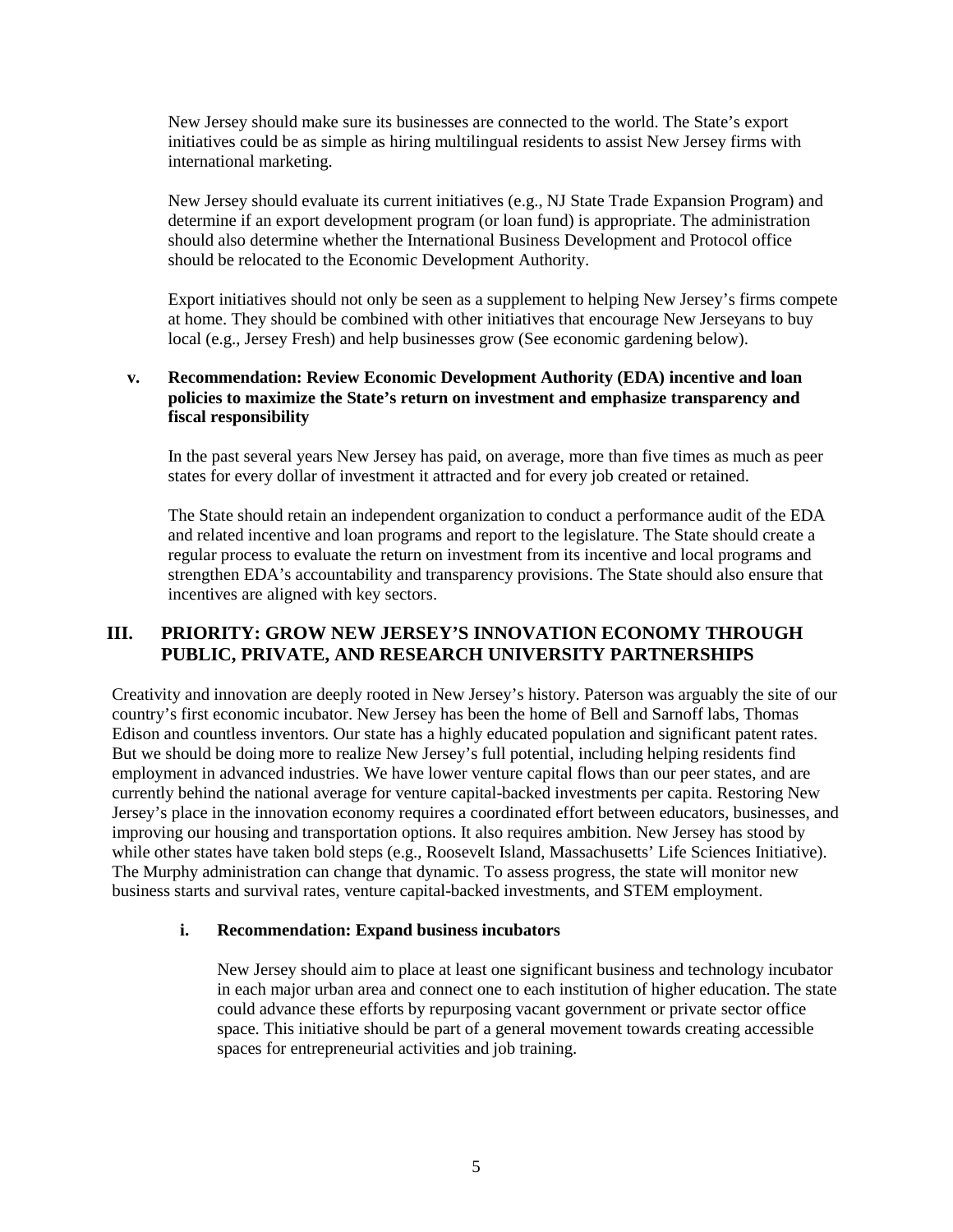This can be done through public private partnerships and administrative action. The Governor should also work with the legislature to facilitate connections between community colleges, job training facilities, and entrepreneurship programs.

## **ii. Recommendation: Make 21st Century jobs available for all**

Today's high-paying jobs increasingly require technology-based skills. New Jersey should use its federal WIOA dollars, state Workforce Development Partnership Program (WDPP) funds and other education and workforce funding streams to offer accelerated, skills-based classroom training programs and on-the-job training (See Labor and Workforce Development Report).

The State should prioritize areas with high unemployment for these opportunities, and seek to reduce race and gender gaps in the technology sector.

These goals can be achieved through administrative action, and this initiative provides one venue for pay-for-performance contracting.

## **iii. Recommendation: Improve cooperation between the government, business, and universities to achieve economic growth**

New Jersey's government should work with its leading universities and businesses to partners in growing New Jersey's economy and improving New Jersey's government. Suggestions include encouraging corporations headquartered here to hire New Jersey college graduates, coordinating the technology transfer offices at our research universities (as mentioned above), and hiring STEM graduates into state government fellowships.

The State could also partner with universities to create apps and other software solutions for government, which could then be commercialized for other public-sector purchasers.

# **IV. PRIORITY: INCREASE OPPORTUNITIES FOR BUSINESS OWNERSHIP AND ACCESS TO CAPITAL**

The administration should work to increase all New Jerseyan's wages and improve their work environment. This can be done, in part, by increasing small business ownership. New Jersey has over 800,000 small businesses. There are nearly 253,000 female-owned firms, 64,000 African-Americanowned firms, and 93,000 Hispanic-owned firms. While business ownership represents a significant opportunity for residents to contribute to their local economy, many small businesses believe that New Jersey is an unfriendly environment for them. Between 2004 and 2014, the state lost more than 9,500 of its smallest businesses (i.e., less than 10 employees). The Murphy Administration can reverse this trend by improving its services and creating a friendlier business environment.

Access to capital for small businesses is also deeply unequal. A US Department of Commerce report found that minority-owned firms are more than twice as likely to be denied for loans as white-owned firms, and receive smaller loans with higher interest rates when accepted.<sup>[1](#page-6-0)</sup> To assess progress in these efforts, the state will monitor: small businesses (broken out by gender and ethnicity) and growth, diversity in business leadership, and percentage of state procurement to minority and women owned business enterprises (MWBEs).

<span id="page-6-0"></span><sup>&</sup>lt;sup>1</sup> Minority Business Development Agency's [Disparities in Capital Access](http://www.mbda.gov/sites/default/files/DisparitiesinCapitalAccessReport.pd) Report, 2010.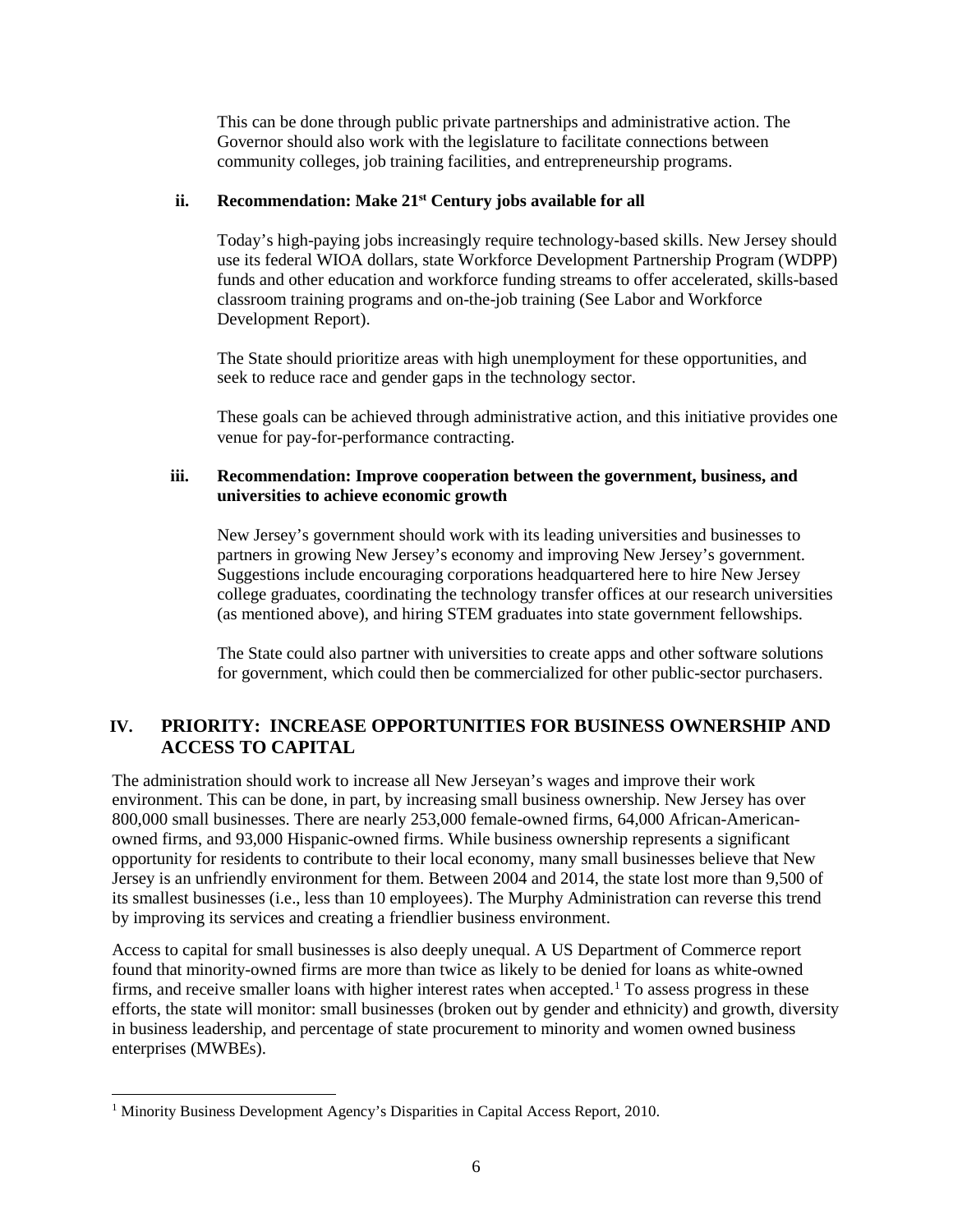### **i. Recommendation: Assist entrepreneurs through programs such as one-stop business development centers and better software[2](#page-7-0)**

The State should support business ownership and risk taking through one-stop centers for legal and tax filings. These centers could be run as clinics in our state's law schools.

The State should also review "economic gardening" programs in other states that help "Stage 2" businesses. It is not enough to promote starting businesses; it is also necessary to support owners as they develop and scale a sustainable enterprise.

Setting up one-stop centers can be done through administrative action and partnerships. Funding for development programs may need legislative appropriations. A study of Florida's economic gardening program (GrowFL) found that their state invested roughly \$2 million each year, with a return of over \$7 for every dollar invested.

## **ii. Recommendation: Appoint a Chief Diversity Officer and modify state procurement policies to assist MWBEs**

The Governor should appoint a Chief Diversity Officer (CDO). Conducting a disparity study should be one of the CDO's first priorities.

The disparity study should recommend effective strategies for diversifying state procurement. This might include starting a "supply chain matching" website, which allows businesses to connect to local suppliers.

## **iii. Recommendation: Conduct a feasibility study on a Public Bank and explore other means to promote local access to capital**

A proposed "Public Bank" in New Jersey—that could potentially offer loans to small businesses, local infrastructure projects, and college students—should be evaluated. The bank would use state deposits to finance local investments and emphasize the importance of making New Jerseyan's money work for its residents.

The potential costs and benefits should be assessed in detail and compared to other strategies for improving local lending and streamlining our state's incentive programs.

# **V. PRIORITY: ENSURE INCLUSIVE GROWTH AND ADVANCE ECONOMIC SECURITY FOR ALL NEW JERSEYANS**

Although New Jersey's growth potential is exciting, it must not be uneven. This administration should work to expand opportunities for all. New Jersey is the country's seventh worst state for income inequality. Between 1979 and 2013, income for the wealthiest 1% nearly tripled in our state, while income for the other 99% grew by just 20%. Nearly 40% of households can be considered "working poor," and basic expenses (e.g., education, healthcare, housing, childcare) have increased while wages remain stagnant. The state's poverty rate has increased two percentage points since 2007 and New Jersey has the nation's ninth highest supplemental poverty rate. This Administration can impact these trends through inclusive growth and reforming its support for those in need.

<span id="page-7-0"></span> <sup>2</sup> Bots: https://www.brookings.edu/blog/techtank/2016/06/07/streamlining-government-services-with-bots/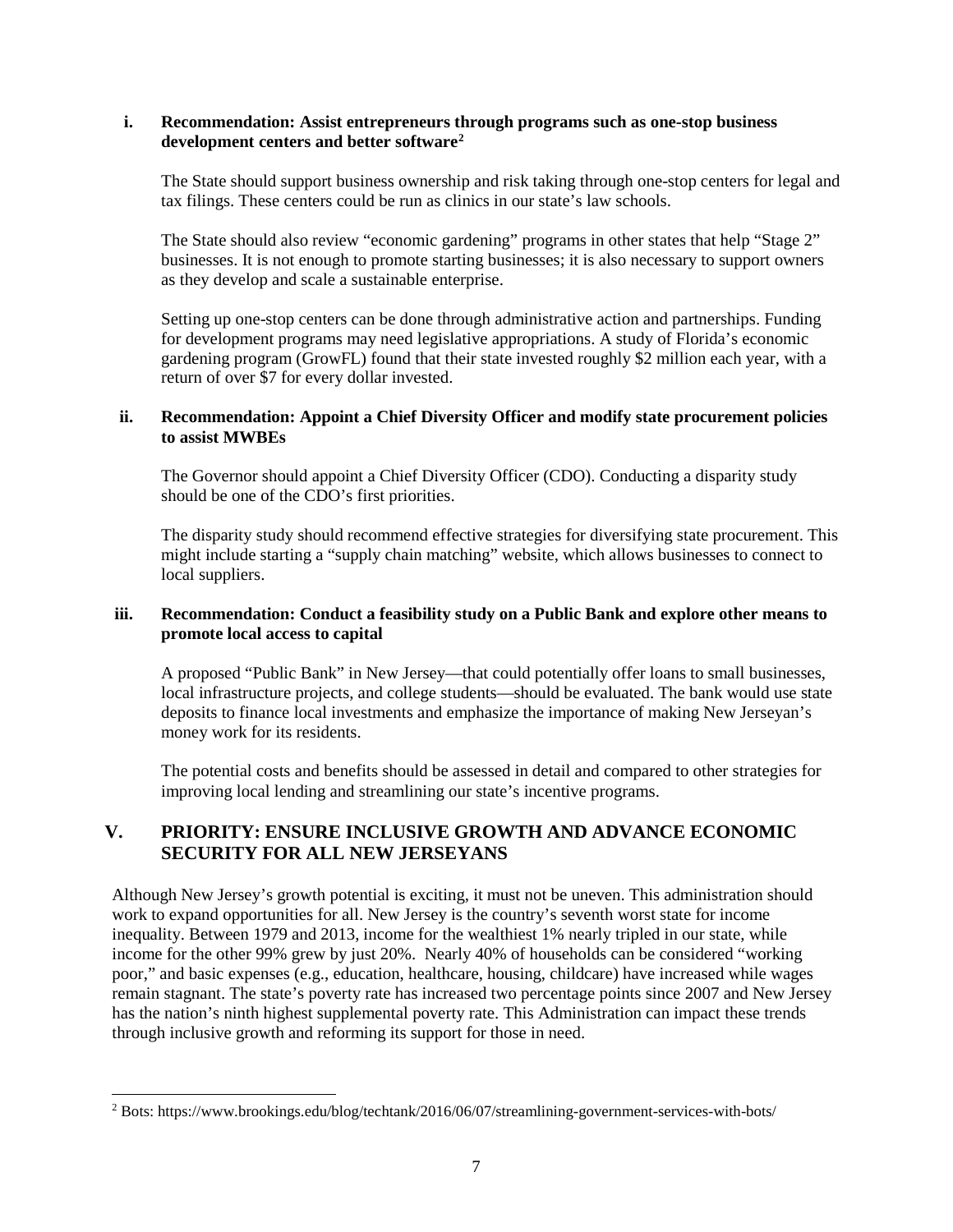#### **i. Recommendation: Endorse legislation to enact a \$15 minimum wage, expand family leave insurance, and establish statewide earned sick leave**

The Governor-elect is committed to a phased-in minimum wage increase, expanding and increasing the usage of family leave insurance, and allowing workers to accrue sick time to use when needed.

Family leave insurance reform should increase the eligibility period and raise the cap on reimbursements. This administration will also improve education and outreach efforts to increase usage of the family leave programs, especially among lower-income caregivers.

For more detail on these and related initiatives to help low and moderate income New Jerseyans, see the Labor and Workforce Development (LWD) transition report.

#### **ii. Recommendation: Curb gender-based pay disparities**

The National Partnership for Women and Families found that last year, New Jersey women working full-time lost over \$30 billion due to the wage gap. The governor should work with the legislature to enact laws that prohibit pay disparities based on gender discrimination. This may also include legislation that promotes pay transparency and prohibits employers from asking about previous salaries while hiring.

The administration can use administrative action to obtain reports from state contractors to make sure they comply with our equal pay laws.

More details on equal pay initiatives are in the Law and Justice and LWD transition report.

#### **iii. Recommendation: Promote local hiring to reduce unemployment in our urban areas.**

The State should encourage cities to enact and enforce "first source" ordinances. It should coordinate with anchor institutions to improve their local hiring and retention pipelines. One model is the Newark 2020 campaign, where Mayor Ras Baraka has partnered with private businesses and other organizations to improve models for local hiring and procurement.

The Department of Labor and Workforce Development should ensure that its workforce development training programs are working to reduce unemployment are in these areas by preparing individuals for jobs that are in demand and equipping them with credentials that skills that are industry recognized.

## **iv. Recommendation: Improve public benefits programs (e.g., unemployment insurance, WorkFirst NJ, SNAP) to increase transitions to family-sustaining employment opportunities**

The State should immediately review its anti-poverty programs and make sure that they effectively connect recipients to employment when possible. This assessment should also examine the ease of enrollment, usefulness of financial assistance and other supports, and connections between state programs.

The State should also reconsider harmful restrictions in their benefits programs and improve its Earned Income Tax Credit (EITC). The EITC helps over 600,000 New Jerseyans each year, but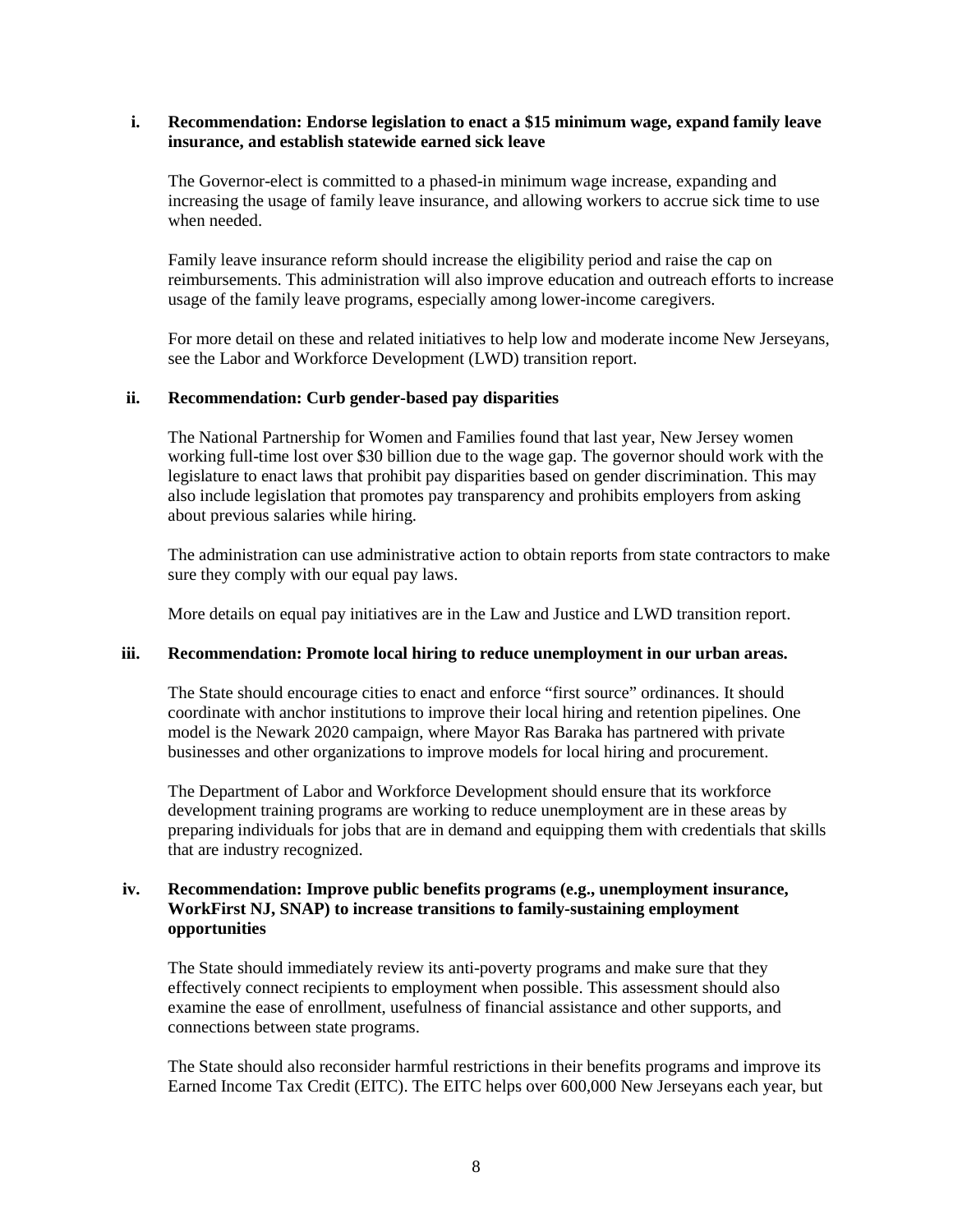often does not apply to low-income residents who are not raising children. The administration should consider raising the EITC to 40% of the federal credit and expanding its reach.

Although some changes—such as benefit amount and coverage, require legislation—the State can immediately take administrative actions to improve ease of access and connections between benefit and training programs. Expanding the EITC to 40% and increasing its scope would cost at least \$60 million annually.

## **v. Recommendation: Launch the Small Business Retirement Marketplace.**

Today, only about half of New Jerseyans have access to an employer-based retirement plan—a crucial source of savings.

Although a state retirement marketplace was enacted in January 2016, the state has not yet launched this program. This administration should move forward on creating the marketplace website immediately.

## **vi. Recommendation: Support working New Jerseyans by meaningfully supporting organized labor and workers**

The following recommendations are discussed in more detail in the LWD report, but are also noted here due to their importance for creating a fairer economy. They include:

- Enforcing employment and wage and hour laws
- Considering replacements for rolled-back federal overtime regulations
- Focusing efforts to protect those in domestic services and other caretaking positions
- Ensure that workers benefit from state contracting and incentive programs through use of prevailing wage rates